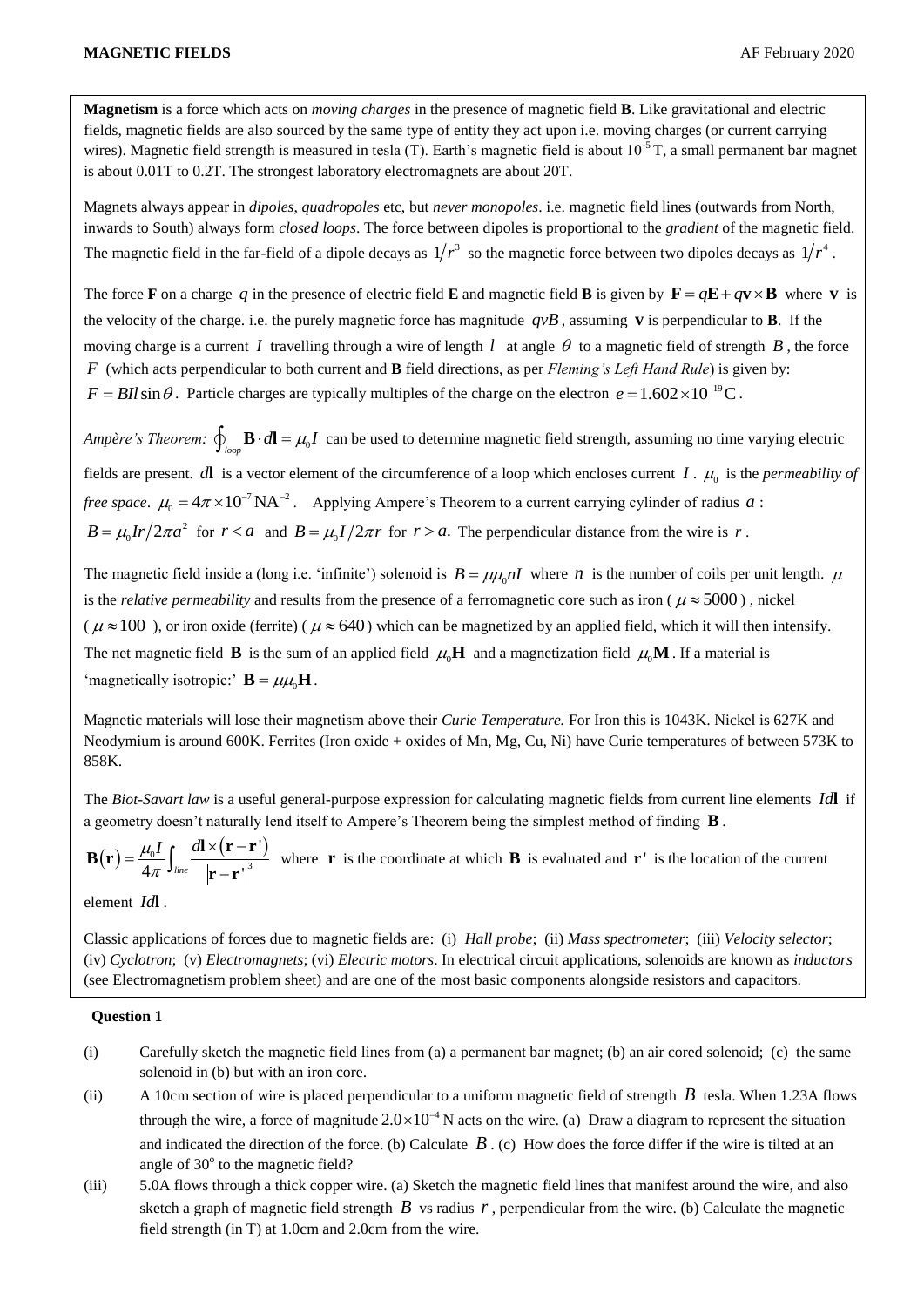- (iv) An electromagnet is made from wrapping  $N$  turns of wire round an iron nail of length 15cm. If the current through the wire is 2.0A, what must  $N$  be for the magnetic field strength at the edge of the nail to be  $B = 0.509T$ ? The relative permeability for (ferrite) iron is:  $\mu = 800$ .
- (v) Two bar magnets repel each other with a force of 0.2N at a distance of 5.0cm. What is the expected force of repulsion at a separation of 1.0cm?
- (vi) A steel permanent magnet is constructed with a long groove that is wide enough to run a wire through. The magnet, of mass 0.11kg, is placed on a mass-balance. A copper wire is suspended such that is passes through the groove, but without touching the metal. The groove is 6.0cm long. A 3.0A current is passes through the wire and the mass balance reading increases by 10%. Calculate the magnetic field in the groove. Determine the mass-balance value if 4.0A of current passes through the wire in the opposite direction. Take  $g = 9.81$ N/kg.
- (vii) In an amplifier, a toroidal coil of 100 turns is wrapped around a ring of iron, with the same  $\mu$  as in (iv). The radius of the core is 2.0cm and  $I = 2.3 \text{mA}$ . What is the magnetic field strength within the torus? Toroidal coils tend to be more popular than cylindrical geometries in electrical engineering applications. Why do you think this should be?
- (viii) Using a magnetic field is a useful way to distinguish alpha and beta radiation. Alpha particles are Helium nuclei (charge +2*e*) and beta particles are electrons (of charge -*e*) in this case. If the particles, moving at speed  $v = |\mathbf{v}|$ , enter a uniform magnetic field of strength  $B$  (acting perpendicular to velocity  $\bf{v}$ ) they will be bent into a circular path of radius *r* (a) Show that  $r = \frac{mv}{r}$ *qB*  $=\frac{mv}{\hbar}$  where q is the particle charge. (b) Explain the differences in the trajectories of alpha and beta particles.  $m_a = 6.6 \times 10^{-27}$  kg,  $m_\beta = 9.1 \times 10^{-31}$  kg.
- (ix) The magnetic field strength on axis to a coil of  $N$  turns and radius  $R$  is given by:  $(R^2 + z^2)^{\frac{3}{2}}$ 2  $B(z) = \frac{1}{2} \mu_0 NI \frac{R^2}{\left(P^2 + z^2\right)}$  $=\frac{1}{2}\mu_0 NI \frac{R}{(R^2+z)}$  $\overline{+}$

where  $z$  is the perpendicular distance (i.e. 'on axis') from the centre of the coil, which carries current  $I$ . A pair of *Helmholtz Coils* of radius  $R = 0.15$ m are separated by distance  $2z = 0.15$ m. If  $N = 130$  determine the ratio  $B/I$  for the field at the centre point between the coils, and sketch  $B$  vs  $I$  on a graph with appropriate scales.

- (x) A *Fine Beam Tube* uses a voltage *V* to accelerate electrons emitted (effectively at rest on average) from a hot wire. The electrons, which ionize low density hydrogen gas in a spherical tube and result in a purple-blue beam, are bent into a circle of radius  $r$  by application of the Helmholtz coils in (ix).
	- (a) Show that:  $e/m_e = 2V/B^2r^2$ . (b) Calculate r (in cm) if  $I = 1.000A$  and  $V = 170V$ .

**Question 2** A *Hall Probe* consists of a cuboid of semiconductor material containing  $n$  electron charges per cubic metre. A current *I* amps passes through the block, which has dimensions  $l \times w \times h$ . The current direction is parallel to the *l* dimension. (a) Show that the velocity of electrons moving through the block is  $v = I/envh$ . (b) The block is exposed to a magnetic field of strength *B* , perpendicular to the current direction. This causes a force *evB* to act on the electrons, which move to the outer edges of the block. This process of charge separation sets up an electric field  $E = V_H/w$  where  $V_H$  is the Hall voltage between the sides of the block. Show that  $B = enhV_H/I$ . (c) A Hall probe has thickness  $h = 0.10$ mm has 0.200A passing through it. A Hall Voltage of 1.78mV is developed when the probe is placed near a bar magnet magnetic field of field strength  $1000 \mu$ T. Calculate  $n$ . (d) What is the Hall voltage for a 2.0T electromagnet?

**Question 3** The *Cassini-Huygens* spacecraft sent to Saturn contained a mass-spectrometer to help analyze the chemical composition of frozen hydrocarbons such as methane (CH<sub>4</sub>) present in the moons *Titan* and *Enceladus*. Methane molecules were ionized and accelerated by a voltage *V* before entering a chamber with uniform magnetic field *B* perpendicular to the ion velocity. Ion detectors were placed a distance *d* below the ion entry point. If a methane ion has mass 16.043*u*, where  $u = 1.661 \times 10^{-27}$  kg and has a charge of + *e*, calculate the magnetic field strength if  $d = 30.0$ cm and  $V = 6,000$ V. What is the magnetic field strength required to detect a 2+ charged methane molecule?

**Question 4** An alpha particle has an energy of 10MeV and a charge of +2*e*. It enters via a thin slit into a vacuum chamber with uniform electric and magnetic fields acting at right angles, and both initially perpendicular to the velocity of the alpha particle. The magnetic field strength is 0.123T and the distance between charged plates which produce the electric field is  $d = 2.5$ cm. Calculate the voltage between the plates if the alpha particle passes straight through the chamber undeflected.